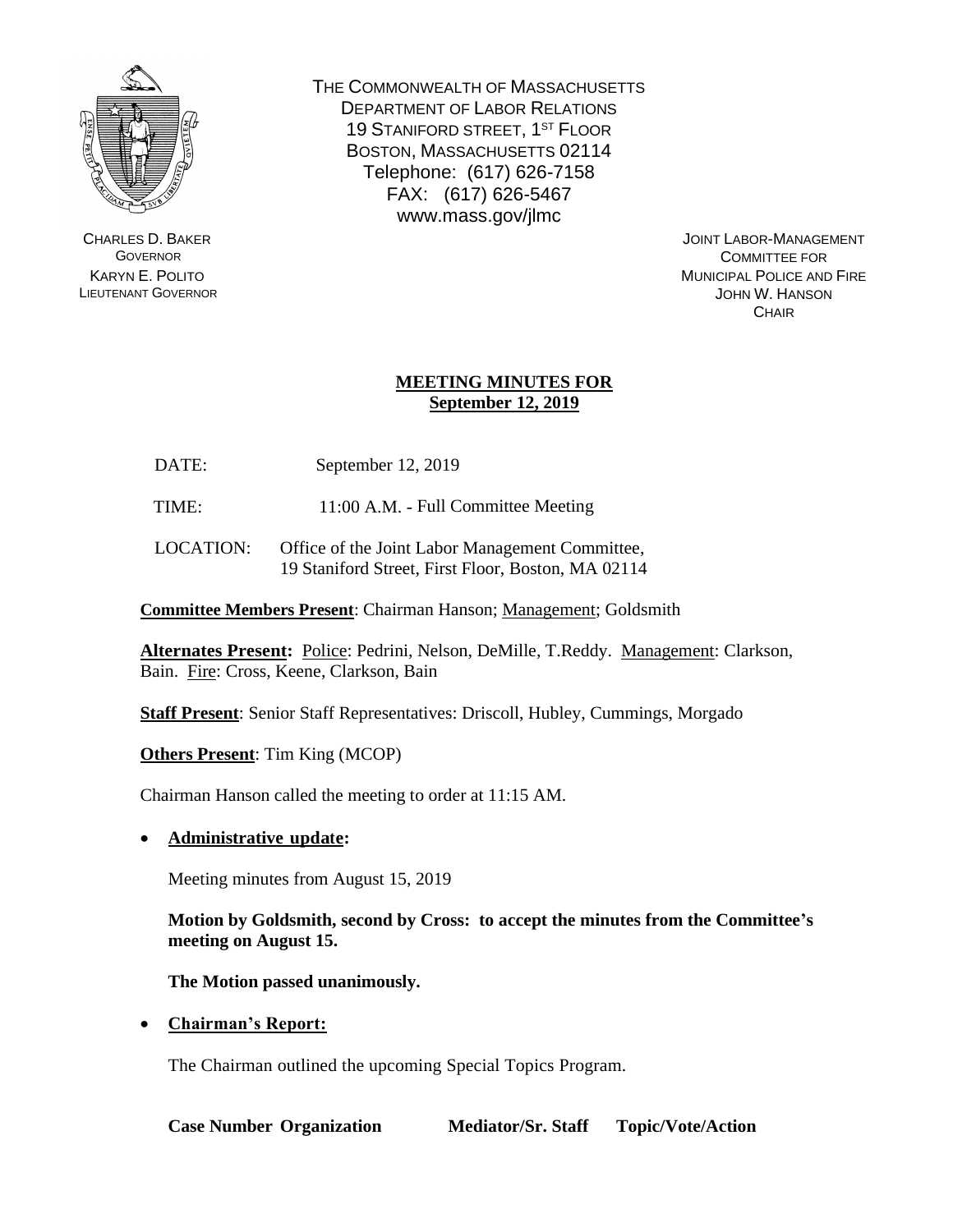• 19-7332 Worcester Police Superiors EFB, JOEH, DJM Jurisdiction

Mr. Morgado briefed the Committee.

**Motion by Pedrini, second by Goldsmith: to take jurisdiction in the case of IBPO Local 504 and the City of Worcester, JLM-19-7332.**

**The Motion passed unanimously.**

**Motion by Pedrini, second by Goldsmith: to assign the following Committee members to the case of the Worcester Police Superiors and the City of Worcester, JLM-19-7332: Mazzarella for Management and T.Reddy/John Nelson for Labor as so designated and approved by the Management and Police Chairs respectively.**

**The Motion passed unanimously.**

• 19-7371 Pittsfield Fire RD, JOEH, GD Vote to a 3(a) Hearing

Mr. Hubley and Mr. Driscoll briefed the Committee.

**Motion by Cross, second by Goldsmith: to find that in the matter of the Pittsfield Firefighters, Local 2647 and the City of Pittsfield, JLM-19-7371, the issues have remained unresolved for an unreasonable period of time resulting in the apparent exhaustion of the process of collective bargaining, and that the Committee vote to hold a hearing pursuant to Section 1, subsection 3(a), as set forth in Chapter 589 of the Acts of 1987, with the panel members consisting of Keene (Labor) and Mahoney (Management), or other Committee members and/or senior staff that may be substituted as necessary by the respective Labor and/or Management Chairs pursuant to the rules, policies, and procedures of the Committee, and any other applicable provisions of law, with said panel to be chaired by John Hanson.**

**The Motion passed unanimously.**

19-7385 Palmer Police SJS Move to Awaiting Funding

Mr. Morgado briefed the Committee.

**Motion by Pedrini, second by Goldsmith: to move the case to the Awaiting Funding List.**

**The Motion passed unanimously.**

• 19-7415 Agawam Fire SJS,RD Jurisdiction

Mr. Hubley briefed the Committee.

**Motion by Cross, second by Goldsmith: to take jurisdiction in the case of Agawam Firefighters Association, Local 2647, and the Town of Agawam, JLM-19-7415.**

**The Motion passed unanimously.**

**Motion by Cross, second by Goldsmith: to assign the following Committee members to the case of the Agawam Agawam Firefighters Association, Local 2647 and the Town of Agawam, JLM-19-7415: Gibson for Management and Taylor for Labor as so designated and approved by the Management and Fire Chairs respectively.**

**The Motion passed unanimously.**

• 19-7465 South Hadley Police SJS,RD Jurisdiction

Mr. Morgado briefed the Committee.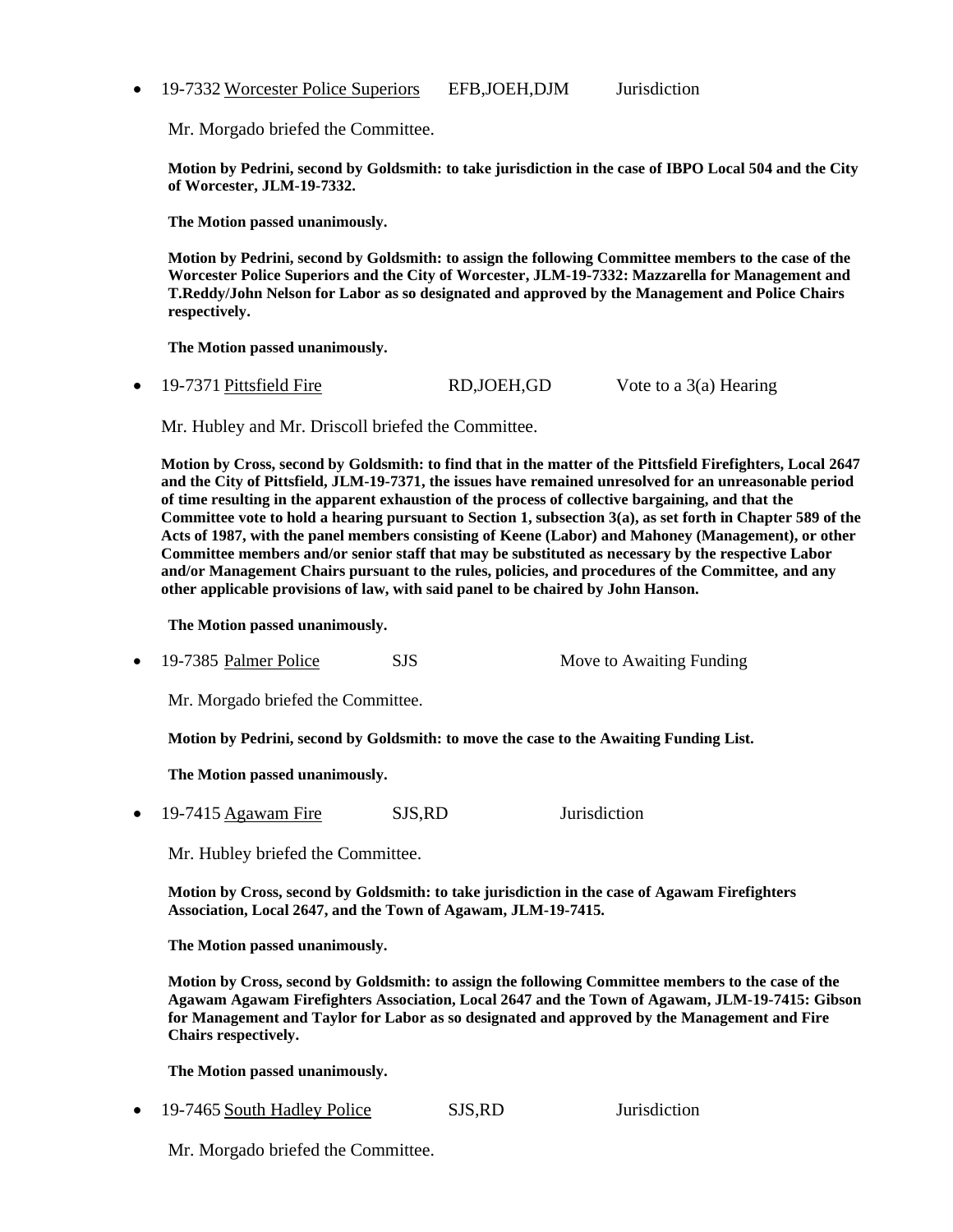**Motion by Pedrini, second by Goldsmith: to take jurisdiction in the case of South Hadley Police and the Town of South Hadley, JLM-19-7465.**

**The Motion passed unanimously.**

**Motion by Pedrini, second by Goldsmith: to assign the following Committee members to the case of the South Hadley Police Union, Local 428 and the Town of South Hadley, JLM-19-7465: Craven for Management and Pedrini/Nelson for Labor as so designated and approved by the Management and Police Chairs respectively.**

**The Motion passed unanimously.**

• 18-6957 Lowell Police DC, DJM Vote to a 3(a) Hearing

Mr. Morgado and Mr. Cummings briefed the Committee.

**Motion by Pedrini, second by Goldsmith: to find that in the matter of the Lowell Police Association and the City of Lowell, JLM-18-6957, the issues have remained unresolved for an unreasonable period of time resulting in the apparent exhaustion of the process of collective bargaining, and that the Committee vote to hold a hearing pursuant to Section 1, subsection 3(a), as set forth in Chapter 589 of the Acts of 1987, with the panel members consisting of Perreira/Nelson (Labor) and Mazzarella (Management), or other Committee members and/or senior staff that may be substituted as necessary by the respective Labor and/or Management Chairs pursuant to the rules, policies, and procedures of the Committee, and any other applicable provisions of law, with said panel to be chaired by John Hanson.**

**The Motion passed unanimously.**

• 18-7036 Watertown Police Superiors DC, DJM Tentative Agreement

Mr. Cummings briefed the Committee and reported a tentative agreement. No action necessary.

• 19-7091 New Bedford Police DC,DJM Vote to a 3(a) Hearing

Mr. Morgado briefed the Committee.

**Motion by Pedrini, second by Goldsmith: to find that in the matter of the New Bedford Police Union and the City of New Bedford, JLM-19-7091, the issues have remained unresolved for an unreasonable period of time resulting in the apparent exhaustion of the process of collective bargaining, and that the Committee vote to hold a hearing pursuant to Section 1, subsection 3(a), as set forth in Chapter 589 of the Acts of 1987, with the panel members consisting of Perreira (Labor) and Mazzarella (Management), or other Committee members and/or senior staff that may be substituted as necessary by the respective Labor and/or Management Chairs pursuant to the rules, policies, and procedures of the Committee, and any other applicable provisions of law, with said panel to be chaired by John Hanson.**

**The Motion passed unanimously.**

• 19-7177 North Attleborough Fire JOEH,GD Vote to 3(a) Hearing

Mr. Driscoll briefed the Committee. Among other things, Mr. Driscoll stated for the record that Management opposes moving this case directly to a 3(a) hearing because there is only one language issue left to resolve but also reported that a compromise had been reached with Labor for holding an additional committee level mediation session prior to the scheduled date of the 3(a) hearing.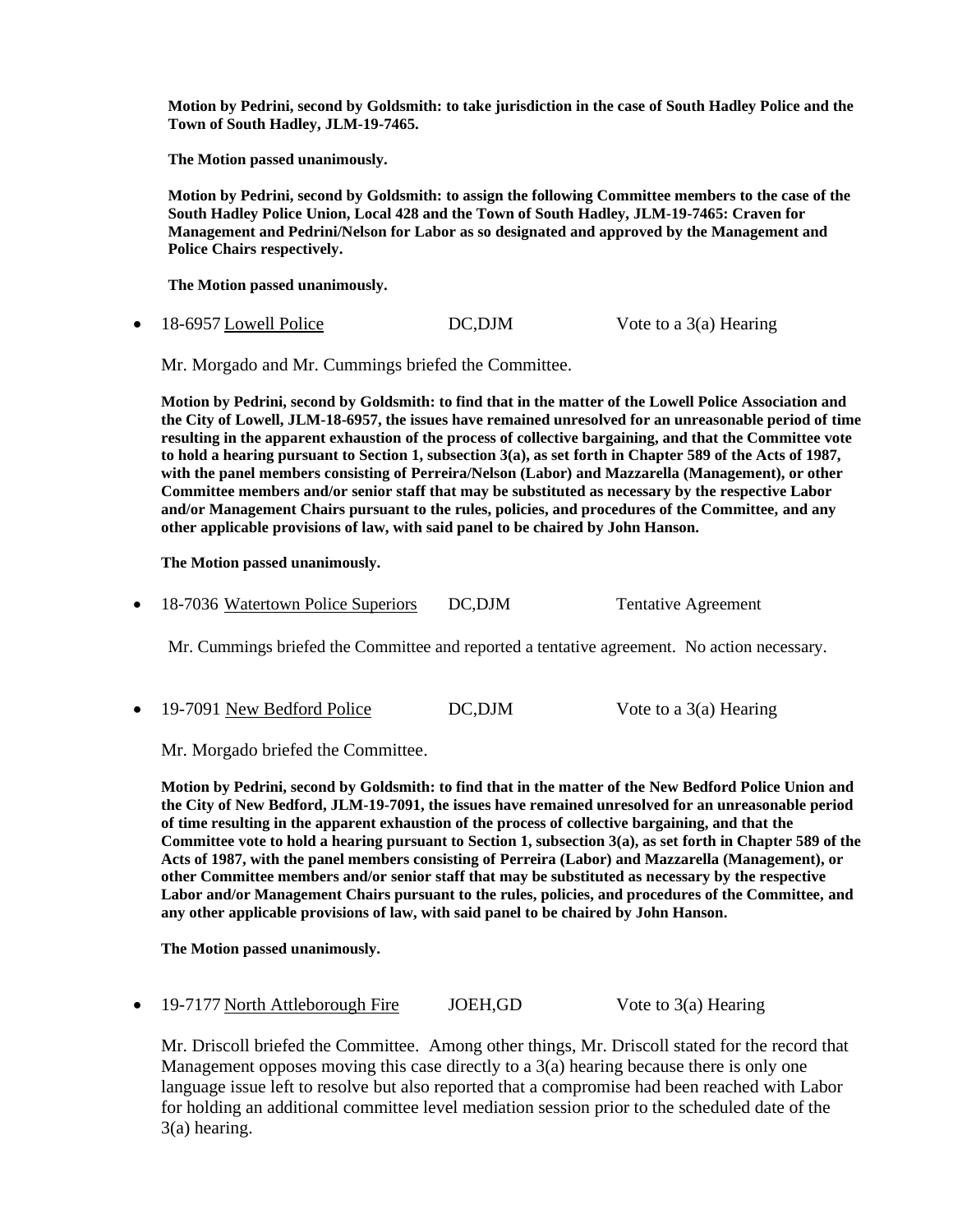**Motion by Cross, second by Goldsmith: to find that in the matter of the North Attleborough Firefighters and the Town of North Attleborough, JLM-19-7177, the issues have remained unresolved for an unreasonable period of time resulting in the apparent exhaustion of the process of collective bargaining, and that the Committee vote to hold a hearing pursuant to Section 1, subsection 3(a), as set forth in Chapter 589 of the Acts of 1987, with the panel members consisting of Keene (Labor) and Johnson (Management), or other Committee members and/or senior staff that may be substituted as necessary by the respective Labor and/or Management Chairs pursuant to the rules, policies, and procedures of the Committee, and any other applicable provisions of law, with said panel to be chaired by John Hanson, and further, to direct that staff schedule a committee level mediation session to be held on a date prior to the scheduled date of the 3(a) hearin .**

**The Motion passed unanimously.**

• 19-7178 Woburn Police Superiors DC, GD Move back to Jurisdiction

Mr. Cummings briefed the Committee.

**Motion by Pedrini, second by Goldsmith: to move the case of Woburn Police Superiors and the City of Woburn, JLM-19-7178, to jurisdiction and to add Rich Tranfaglia as Management Committee Member.**

**The Motion passed unanimously.**

• 19-7372 Amherst Police SJS,RD,DC,GD Move to AFL

Mr. Morgado briefed the Committee.

**Motion by Pedrini, second by Goldsmith: to move the case of Amherst Police League, Masscop Local 431, and the Town of Amherst to the Awaiting Funding List.**

**The Motion passed unanimously.**

• Act to ratify actions taken by the Committee at its August 15, 2019 meeting.

**Motion by Goldsmith, second by Pedrini: to ratify the following actions taken by the Committee at its meeting on August 15, 2019:**

Acceptance of the minutes from the July 25, 2019 Committee meeting.

Correction of the minutes of April 25, 2019, Committee Meeting by changing "16-5531 Chelmsford Police Superiors" to "16-5531 Chelmsford Police"

The following case actions taken at the August 15, 2019 Committee Meeting:

|   | Case No. | Organization                      | Action                   |
|---|----------|-----------------------------------|--------------------------|
|   |          |                                   |                          |
|   | 19-7272  | <b>Fairhaven Fire</b>             | Move to Awaiting Funding |
|   | 19-7283  | Foxborough Police                 | Move to Awaiting Funding |
|   | 19-7371  | <b>Pittsfield Fire</b>            | Jurisdiction             |
| ш | 19-7374  | <b>Agawam Police Supervisors</b>  | Jurisdiction             |
|   | 19-7397  | <b>Westfield Police</b>           | Move to Awaiting Funding |
|   | 19-7469  | Gardner Fire                      | Jurisdiction             |
|   | 18-6933  | <b>Haverhill Police Superiors</b> | Move to Awaiting Funding |
|   | 19-7069  | Lynn Fire                         | Remove                   |